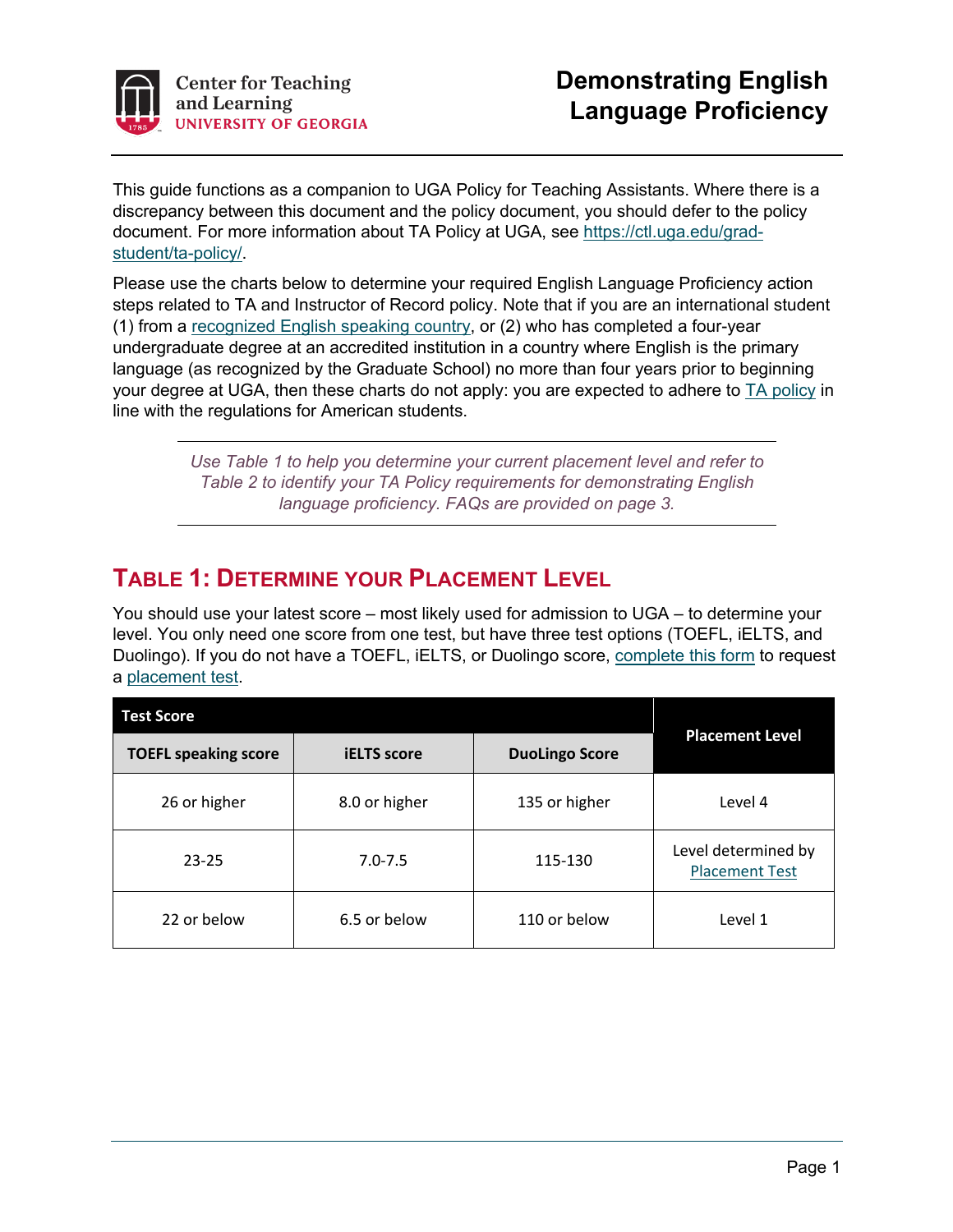

### **TABLE 2: NEXT STEPS**

Once you have determined your placement level (Table 1), use this chart to determine your next steps in order to be a TA or Instructor of Record (IoR) at UGA. Please note: in order to serve as an IoR you must complete all steps required to TA, *and* you must meet additional requirements related to serving as an instructor of record. To hold a TAship you must also have participated in TA Orientation.

| <b>Placement</b><br>Level | <b>Mandatory Course</b><br><b>Enrollment</b> | What type of instructional roles can<br>students hold while enrolled in required<br>course(s)?                            | <b>Retesting Requirement</b><br>after completion of<br>course(s)                       | What types of instructional roles can<br>students hold after completing all required<br>course work?                                                                                                                                                                                    |
|---------------------------|----------------------------------------------|---------------------------------------------------------------------------------------------------------------------------|----------------------------------------------------------------------------------------|-----------------------------------------------------------------------------------------------------------------------------------------------------------------------------------------------------------------------------------------------------------------------------------------|
|                           | GRSC 7770 or approved                        | Any instructional role. Instructors of Record<br>departmental equivalent   must also satisfy Instructor of Record policy. | Not required                                                                           | Any instructional role except Instructor of<br>Record. Follow this link for more<br>information about becoming an IoR.<br>Note: Graduate students must achieve<br>Level 4 in order to serve as an loR.<br>Successful completion of LLED 7769+Level 3<br>is sufficient to hold a TAship. |
|                           | LLED 7769*                                   | Limited duty TAship (e.g. proctor, paired<br>laboratory teaching, graders).                                               | Not required for a TA<br>position; required for<br>Instructor of Record<br>position.** |                                                                                                                                                                                                                                                                                         |
| $\mathcal{P}$             | LLED 7769*                                   |                                                                                                                           | Required for either a TA                                                               | Students may not hold any TAship until<br>they have successfully completed LLED<br>7769 and achieved a new score on TOEFL,                                                                                                                                                              |
|                           | LLED 7768 & LLED 7769<br>(consecutively)     | No instructional roles permitted.                                                                                         | or Instructor of Record<br>position. **                                                | iELTS, or Duolingo placing them into either<br>Level 3 or Level 4, or been placed into Level<br>3 or 4 through the LLED placement test<br>(administered at the end of LLED 7769).**                                                                                                     |

\*Check with your home department to see if TAs are also required to complete their departmental GRSC 7770 or approved equivalent, in addition to LLED 7769 requirement.

\*\*As of Fall 2020, the final test administered in LLED 7769 will serve as a student's re-test and will be used to determine eligibility to TA and/or teach as an IoR. Students who do not achieve a sufficient score on their retest may appeal for a waiver to serve as a TA or IoR. To apply for the waiver, your departmental Graduate Coordinator must complete this form at least two weeks before the start of your teaching appointment.